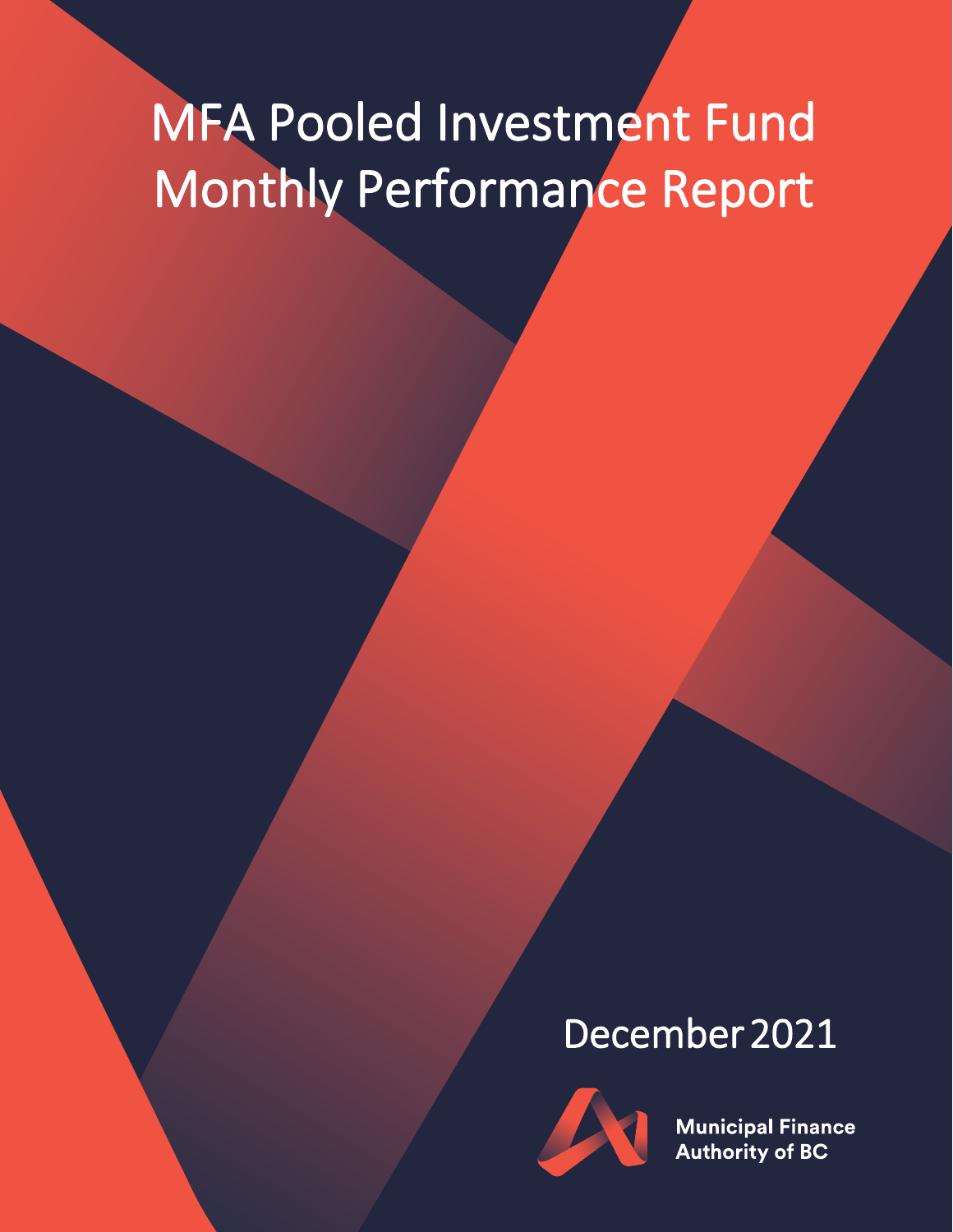

### MFA Pooled Investment Fund Monthly Performance Report<sup>1</sup>

#### *As of December 31, 2021*

| Total Retum (%)                              | 1 Month | 3 Months | <b>YTD</b> | 1 Year  | 3 Years                  | 5 Years                  | <b>Since</b><br>Inception <sup>2</sup> |
|----------------------------------------------|---------|----------|------------|---------|--------------------------|--------------------------|----------------------------------------|
| MFA Money Market Fund                        | 0.02    | 0.04     | 0.15       | 0.15    | 0.95                     | 1.09                     | 3.60                                   |
| FTSE Canada 30-day T-Bill Index <sup>3</sup> | $-0.01$ | $-0.01$  | $-0.04$    | $-0.04$ | 0.65                     | 0.72                     | 3.33                                   |
| Difference                                   | $+0.03$ | $+0.05$  | $+0.19$    | $+0.19$ | $+0.30$                  | $+0.37$                  | $+0.27$                                |
| MFA Government Focused Ultra-Short Bond Fund | 0.06    | $-0.15$  | $-0.01$    | $-0.01$ | 1.44                     | 1.40                     | 3.27                                   |
| FTSE Canada 365-Day Treasury Bill Index      | 0.06    | $-0.15$  | $-0.07$    | $-0.07$ | 1.30                     | 1.12                     | 2.91                                   |
| Difference                                   | $+0.00$ | $+0.00$  | $+0.06$    | $+0.06$ | $+0.14$                  | $+0.28$                  | $+0.36$                                |
| <b>MFA Bond Fund</b>                         | 0.35    | $-0.40$  | $-0.82$    | $-0.82$ | 2.88                     | 2.12                     | 5.58                                   |
| FTSE Canada Short Term Overall Bond Index    | 0.35    | $-0.54$  | $-1.13$    | $-1.13$ | 2.25                     | 1.66                     | 5.27                                   |
| Difference                                   | $+0.00$ | $+0.14$  | $+0.31$    | $+0.31$ | $+0.63$                  | $+0.46$                  | $+0.31$                                |
| MFA Fossil Fuel Free Short-term Bond Fund    | 0.35    | $-0.44$  | $-0.92$    | $-0.92$ |                          |                          | 1.67                                   |
| FTSE Canada Short Term Overall Bond Index    | 0.35    | $-0.54$  | $-1.13$    | $-1.13$ | $\overline{\phantom{a}}$ | $\overline{\phantom{a}}$ | 0.71                                   |
| Difference                                   | $+0.00$ | $+0.10$  | $+0.21$    | $+0.21$ |                          |                          | $+0.96$                                |
| MFA Mortgage Fund                            | 0.64    | 0.47     | 1.45       | 1.45    |                          | $\blacksquare$           | 2.91                                   |
| FTSE Canada Short Term Overall Bond Index    | 0.34    | $-0.56$  | $-1.18$    | $-1.18$ |                          |                          | 1.46                                   |
| <b>Difference</b>                            | $+0.30$ | $+1.03$  | $+2.63$    | $+2.63$ | $\overline{\phantom{a}}$ |                          | $+1.45$                                |

1 Total return less than one year is not annualized. Portfolio and benchmark performance is net of total fees and expenses of 12.5 basis points per annum (Money Market Fund and Government Focused Ultra-Short Bond

Fund), 20 basis pointsper annum (Bond Fund and Fossil Fuel Free Short-term Bond Fund), and 25 basis points per annum (Mortgage Fund)<br><sup>2</sup>Inception dates: Money Market Fund – May 1, 1989; Government Focused Ultra-Short Bond



#### Growth of \$10K Investment Over 10 Years\*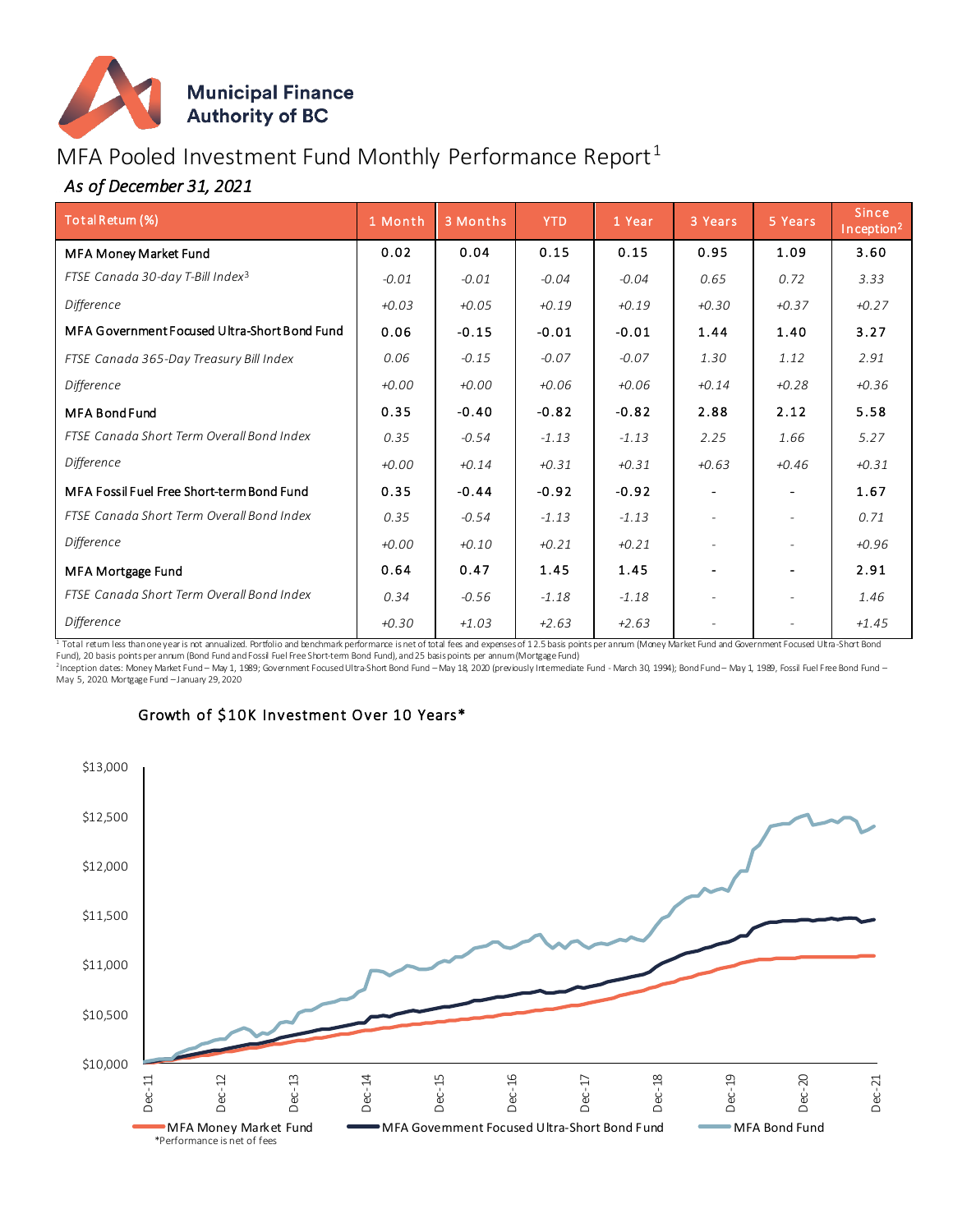#### MFA Money Market Fund

The principal objective of the Money Market Fund is to provide participating investors with interest income through investing primarily in high-quality money market instruments. The Fund will hold assets with maturities no longer than 366 days.

Over the month, the yield curve flattened as long-termGovernment of Canada bond yields fell by more than short-term Government of Canada bond yields. Against this backdrop, the MFA Money Market Fund returned +0.02% over the month.

| Total Return (%)                   | 1 Month | 3 Months | YTD     | 4 Year  | 3 Years | 5 Years | <b>Since</b><br>In ception $2$ |
|------------------------------------|---------|----------|---------|---------|---------|---------|--------------------------------|
| MFA Money Market Fund <sup>1</sup> | 0.02    | 0.04     | 0.15    | 0.15    | 0.95    | 1.09    | 3.60                           |
| FTSE Canada 30-day T-Bill Index    | $-0.01$ | $-0.01$  | $-0.04$ | $-0.04$ | 0.65    | 0.72    | 3.33                           |
| <b>Difference</b>                  | $+0.03$ | $+0.05$  | $+0.19$ | $+0.19$ | $+0.30$ | $+0.37$ | $+0.27$                        |

 $1$ Total return is net of fees (12.5 bps amually). Total retum less than 1 year is not annualized.

\*Fund performance is net of fees

0.00

0.50

1.00

1.50

2.00



MFA Money Market Fund Monthly Distribution (¢ per unit)

| <b>Fund Characteristics</b> | $Nov-30$        | $Dec-31$        |
|-----------------------------|-----------------|-----------------|
| Fund total net assets       | \$1,702,882,601 | \$1,678,832,820 |
| Average term                | 56 days         | 53 days         |
| Yield to maturity           | 0.30%           | 0.32%           |
| Number of issues            | 181             | 190             |
| Number of issuers           | 44              |                 |

| Top 10 Holdings      | % Assets |
|----------------------|----------|
| STABLE TRUST D/N     | 2.21%    |
| ENBRIDGE GAS INC D/N | 2.21%    |
| C.I.B.C.B/A          | 2.02%    |
| PRIME TRUST D/N      | 1.78%    |
| C.I.B.C.B/A          | 1.76%    |
| PLAZA TRUST D/N      | 1.70%    |
| T D BANK B/A         | 1.60%    |
| SOUND TRUST D/N      | 1.56%    |
| INTER PPLCORD/N      | 1.55%    |
| TRANSCANADA PIPE D/N | 1.46%    |

| <b>Issuer Type</b>                          | $Nov-30$ | $Dec-31$ |  |  |
|---------------------------------------------|----------|----------|--|--|
| Financial                                   | 21.98%   | 25.42%   |  |  |
| Non-Financial                               | 78.02%   | 74.58%   |  |  |
| Government*                                 | 0.00%    | 0.00%    |  |  |
| Mortgages/MBS                               | 0.00%    | 0.00%    |  |  |
| Pooled fund cash                            | 0.00%    | $0.00\%$ |  |  |
| *includes federal and provincial government |          |          |  |  |

| Rating           | Nov-30 | $Dec-31$ |
|------------------|--------|----------|
| R <sub>1</sub> H | 56.84% | 63.81%   |
| R <sub>1</sub> M | 11.30% | 10.57%   |
| R 1 I            | 31.86% | 25.63%   |

\*Distributions include all interest income and coupon payments earned on investments, and are paid daily. Total income, divided by the total units outstanding on record date, is the income distribution per unit paid to investors.

Feb-21 Mar-21 Apr-21 May-21 Jun-21 Jul-21<br>ug-21 Aug-21<br>Sep-21 خ<br>ج Oct-21 Nov-21 Dec-21

Dec-19 Jan-20 Feb-20 Mar-20 Apr-20 May-20 Jun-20 Jul-20 Aug-20 Sep-20 Oct-20 Nov-20 Dec-20 Jan-21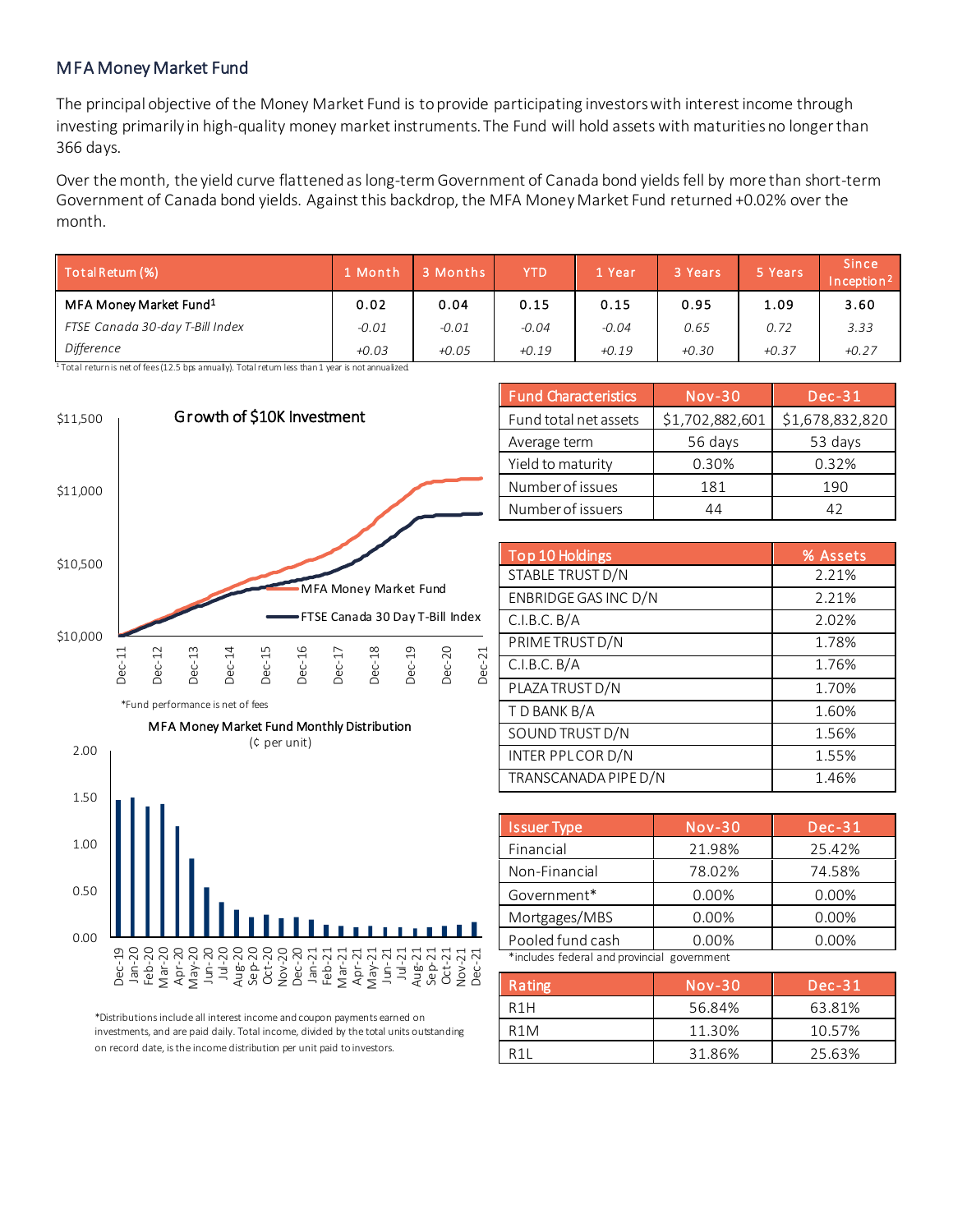#### MFA Government Focused Ultra-Short Bond Fund

The principal objective of the Government Focused Ultra-short Bond Fund is to provide participating investors with interest income. The Fund aims to achieve moderate capital appreciation by actively managing Fund investments. The Fund will hold assets with maturities no longer than 2 years at the time of purchase.

Over the month, the MFA Government Focused Ultra-Short Bond Fund returned +0.06%, performing in line with the benchmark. The fund remains biased towards high-quality provincial and financial corporate bonds given their yield advantage over similar term federal bonds.

| l Month | 3 Months | <b>YTD</b> | . Year  | 3 Years | 5 Years | <b>Since</b><br>Inception <sup>2</sup> |
|---------|----------|------------|---------|---------|---------|----------------------------------------|
| 0.06    | $-0.15$  | $-0.01$    | $-0.01$ | 1.44    | 1.40    | 3.27                                   |
| 0.06    | $-0.15$  | $-0.07$    | $-0.07$ | 1.30    | 1.12    | 2.91                                   |
| $+0.00$ | $+0.00$  | $+0.06$    | $+0.06$ | $+0.14$ | $+0.28$ | $+0.36$                                |
|         |          |            |         |         |         |                                        |

<sup>2</sup> Government Focused Ultra-Short Bond Fund – May 18, 2020 (previously Intermediate Fund - March 30, 1994)



\*Fund performance is net of fees



\*Distributions include all interest income and coupon payments earned on investments, and are paid monthly. Total income, divided by the total units outstanding on record date, is the income distribution per unit paid to investors.

| <b>Fund Characteristics</b> | $Nov-30$      | $Dec-31$      |
|-----------------------------|---------------|---------------|
| Fund total net assets       | \$324,990,644 | \$312,279,395 |
| Average term                | 0.89 years    | 0.85 years    |
| Yield to maturity           | 0.68%         | 0.72%         |
| Modified duration           | $0.87$ years  | 0.83 years    |
| Number of issues            | 10            | 11            |
| Number of issuers           |               |               |

| Top 10 Holdings                            | % Assets |
|--------------------------------------------|----------|
| Ontario 3.2%, Jun 2, 2022                  | 31.00%   |
| Ontario 2.9%, Jun 2, 2023                  | 11.99%   |
| Canada Housing Trust 2.4%, Dec 15,<br>2022 | 10.77%   |
| Bank of Nova Scotia 2.4%, Dec 5, 2022      | 7.91%    |
| RBC 2.4%, Dec 5, 2022                      | 7.48%    |
| Alberta 1.6%, Sep 1, 2022                  | 7.23%    |
| C.I.B.C. 2.4%, Jun 9, 2023                 | 5.18%    |
| Alberta 2.6%, Dec 15, 2022                 | 4.89%    |
| Canada Housing Trust 2.7%, Dec 1, 2022     | 4.74%    |
| Quebec 3.5%, Dec 1, 2022                   | 4.55%    |

| <b>Issuer Type</b>                          | $Nov-30$ | <b>Dec-31</b> |
|---------------------------------------------|----------|---------------|
| Financial                                   | 24.81%   | 24.85%        |
| Non-Financial                               | 0.00%    | 0.00%         |
| Government*                                 | 75.19%   | 75.16%        |
| Mortgages/MBS                               | 0.00%    | 0.00%         |
| Pooled fund cash                            | 0.00%    | 0.00%         |
| *includes federal and provincial government |          |               |

| Rating  | $Nov-30$ | $Dec-31$ |
|---------|----------|----------|
| AAA/R1H | 25.13%   | 15.15%   |
| AA/R1M  | 66.46%   | 69.35%   |
| A/R11   | 8.42%    | 15.14%   |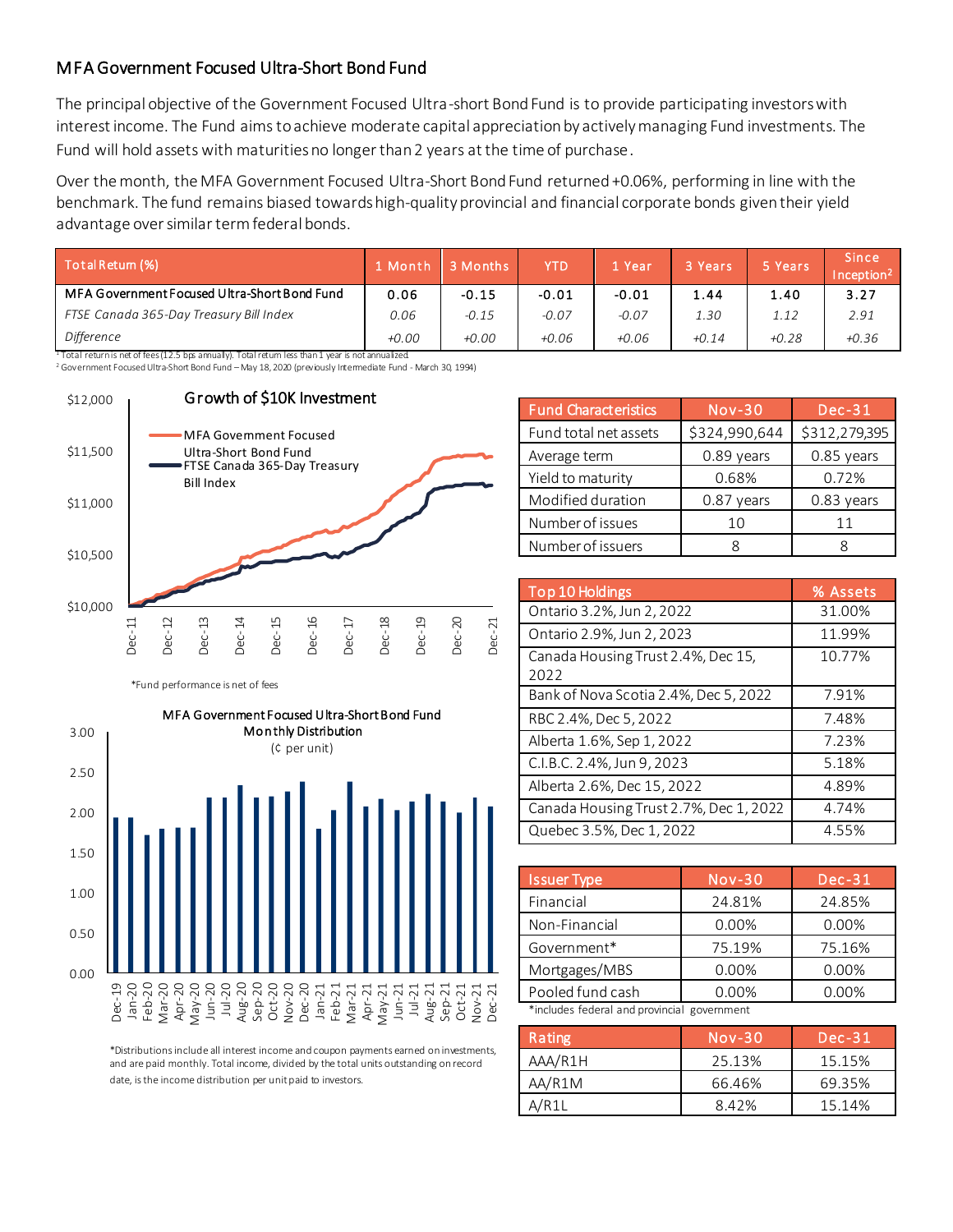#### MFA Bond Fund

The principal objective of the short-term Bond Fund is to provide participating investors with interest income. The Fund aims to achieve moderate capital appreciation by actively managing Fund investments. The Fund will hold assets with maturities no longer than 7.25 years at the time of purchase.

The MFA Bond Fund returned +0.35% over the month, performing in line with its benchmark. The portfolio's overweight bias to corporate bonds was additive to relative performance. However, this was offset by the portfolio's short duration position and underweight bias to federal bonds, which detracted from relative returns.

| Total Retum (%)                           | 1 Month | 3 Months | <b>YTD</b> | 1 Year  | 3 Years | 5 Years | <b>Since</b><br>Inception <sup>2</sup> |
|-------------------------------------------|---------|----------|------------|---------|---------|---------|----------------------------------------|
| <b>MFA Bond Fund</b>                      | 0.35    | $-0.40$  | $-0.82$    | $-0.82$ | 2.88    | 2.12    | 5.58                                   |
| FTSE Canada Short Term Overall Bond Index | 0.35    | $-0.54$  | $-1.13$    | $-1.13$ | 2.25    | 1.66    | 5.27                                   |
| Difference                                | $+0.00$ | $+0.14$  | $+0.31$    | $+0.31$ | $+0.63$ | $+0.46$ | $+0.31$                                |

 $^{\text{1}}$  Total return is net of fees (20 bps annually). Total return less than 1 year is not annualized.

<sup>3</sup> Inception date: May 1, 1989



|  |  | *Fund performance is net of fees |  |  |
|--|--|----------------------------------|--|--|
|--|--|----------------------------------|--|--|



\*Distributions include all interest income and coupon payments earned on investments, and are paid monthly. Total income, divided by the total units outstanding on record date, is the income distribution per unit paid to investors.

| <b>Fund Characteristics</b> | <b>Nov-30</b> | $Dec-31$      |
|-----------------------------|---------------|---------------|
| Fund total net assets       | \$734,649,123 | \$717,412,434 |
| Average term                | 2.67 years    | 2.68 years    |
| Yield to maturity           | 1.44%         | 1.40%         |
| Modified duration           | 2.52 years    | 2.53 years    |
| Number of issues            | 146           | 141           |
| Number of issuers           | 66            | 66            |

| Top 10 Holdings                                 | % Assets |
|-------------------------------------------------|----------|
| Ontario 2.6%, Jun 2, 2025                       | 4.8%     |
| Canada 0.5%, Nov 1, 2023                        | 4.5%     |
| Canada 1.0%, Sep 1, 2026                        | 4.5%     |
| Canada 0.8%, Feb 1, 2024                        | 4.2%     |
| Canada Housing Trust 1.6%, Dec 15, 2026         | 3.9%     |
| Canada Housing Trust 2.6%, Dec 15, 2023         | 3.6%     |
| Canada Housing Trust 1.3%, Jun 15, 2026         | 2.4%     |
| Manufacturers Life Insur. 3.2%, Nov 22,<br>2027 | 2.3%     |
| Ontario 1.8%, Sep 8, 2025                       | 1.9%     |
| Ontario 2.4%, Jun 2, 2026                       | 1.7%     |

| <b>Issuer Type</b>                          | $Nov-30$ | $Dec-31$ |  |  |  |
|---------------------------------------------|----------|----------|--|--|--|
| Financial                                   | 17.13%   | 17.70%   |  |  |  |
| Non-Financial                               | 30.53%   | 29.36%   |  |  |  |
| Government*                                 | 38.10%   | 38.93%   |  |  |  |
| Mortgages/MBS                               | 5.07%    | 5.11%    |  |  |  |
| Pooled fund cash                            | 9.16%    | 8.90%    |  |  |  |
| *includes federal and provincial government |          |          |  |  |  |

| Rating                 | $Nov-30$ | $Dec-31$ |
|------------------------|----------|----------|
| Cash & short term      | 9.16%    | 8.90%    |
| AAA                    | 24.19%   | 25.82%   |
| AΑ                     | 19.03%   | 19.06%   |
|                        | 24.73%   | 24.42%   |
| <b>BBB &amp; below</b> | 17.83%   | 16.69%   |
| Mortgages/MBS          | 5.07%    | 5.11%    |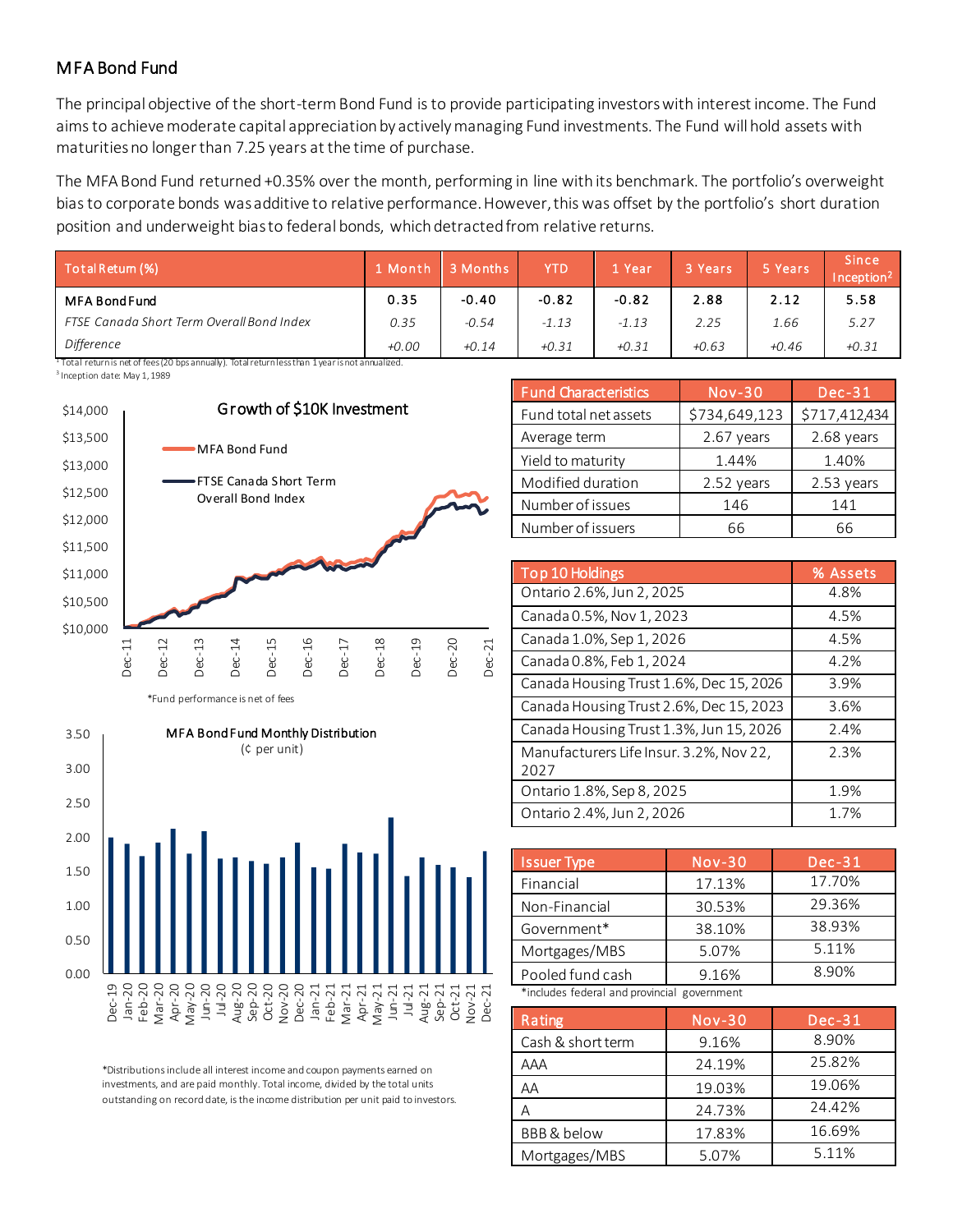#### MFA Fossil Fuel Free Short Term Bond Fund

The principal objective of the Fossil Fuel Free Short-Term Bond Fund is to provide participating investors with interest income. The Fund aims to achieve moderate capital appreciation by actively managing Fund investments. The Fund will hold assets with maturities no longer than 7.25 years at the time of purchase. The Fund shall not invest in securities of Issuers directly involved in the extraction, processing and transportation of coal, oil, or natural gas ("fossil fuels").

Over the month, the Fossil Fuel Free Short-Term Bond Fund returned +0.35%, performing in line with its benchmark. The portfolio's overweight bias to corporate bonds was additive to relative performance. However, this was offset by the portfolio's short duration position and underweight bias to federal bonds, which detracted from relative returns.

| Total Retum (%)                           | $\sqrt{1}$ Month | 3 Months | <b>YTD</b> | Year    | 3 Years | 5 Years                  | <b>Since</b><br>Inception <sup>2</sup> |
|-------------------------------------------|------------------|----------|------------|---------|---------|--------------------------|----------------------------------------|
| MFA Fossil Fuel Free Short-term Bond Fund | 0.35             | $-0.44$  | $-0.92$    | $-0.92$ |         |                          | 1.67                                   |
| FTSE Canada Short Term Overall Bond Index | 0.35             | $-0.54$  | $-1.13$    | $-1.13$ |         |                          | 0.71                                   |
| Difference                                | $+0.00$          | $+0.10$  | $+0.21$    | $+0.21$ |         | $\overline{\phantom{0}}$ | $+0.96$                                |

<sup>1</sup> Total return is net of fees (20 bps annually). Total return less than 1 year is not annualized. <sup>2</sup> Inception date: May 5, 2020



\*Distributions include all interest income and coupon payments earned on investments, and are paid quarterly. Total income, divided by the total units outstanding on record date, is the income distribution per unit paid to investors.

| <b>Fund Characteristics</b> | $Nov-30$      | $Dec-31$      |
|-----------------------------|---------------|---------------|
| Fund total net assets*      | \$159,415,254 | \$160,000,464 |
| Average term                | $2.66$ years  | $2.66$ years  |
| Yield to maturity           | 1.42%         | 1.36%         |
| Modified duration           | 2.52 years    | 2.52 years    |
| Number of issues            | 87            | 88            |
| Number of issuers           | 39            | 47            |

\*MFA owns units of the RBC Vision Fossil Fuel Free Short-term Bond Fund (total size \$277,072,141)

| Top 10 Holdings                         | % Assets |
|-----------------------------------------|----------|
| Canada 1.0%, Sep 1, 2026                | 5.26%    |
| Ontario 2.6%, Jun 2, 2025               | 4.65%    |
| Canada Housing Trust 1.6%, Dec 15, 2026 | 4.41%    |
| Ontario 3.5%, Jun 2, 2024               | 3.40%    |
| Hydro Once Inc. 0.7%, Jan 16, 2023      | 3.29%    |
| Canada Housing Trust 1.3%, Jun 15, 2026 | 3.07%    |
| Bruce Power LP 3.0%, Jun 21,2024        | 2.72%    |
| Ontario 2.9%, Jun 2, 2023               | 2.57%    |
| Ontario Power Gen 2.9%, Apr 8, 2025     | 2.52%    |
| Bank of Montreal, 2.9% Mar 6, 2024      | 2.08%    |

| <b>Issuer Type</b>                          | $Nov-30$ | $Dec-31$ |  |  |  |  |
|---------------------------------------------|----------|----------|--|--|--|--|
| Financial                                   | 18.63%   | 19.39%   |  |  |  |  |
| Non-Financial                               | 29.30%   | 26.99%   |  |  |  |  |
| Government*                                 | 36.21%   | 37.70%   |  |  |  |  |
| Mortgages/MBS                               | 4.47%    | 4.39%    |  |  |  |  |
| Pooled fund cash                            | 11.38%   | 11.52%   |  |  |  |  |
| *includes federal and provincial government |          |          |  |  |  |  |

Rating Nov-30 Dec-31 Cash & short term 11.38% 11.52% AAA 20.01% 21.57% AA 25.74% 24.78% A 24.43% 25.20% BBB & below 13.98% 12.55% Mortgages/MBS 4.47% 4.39%